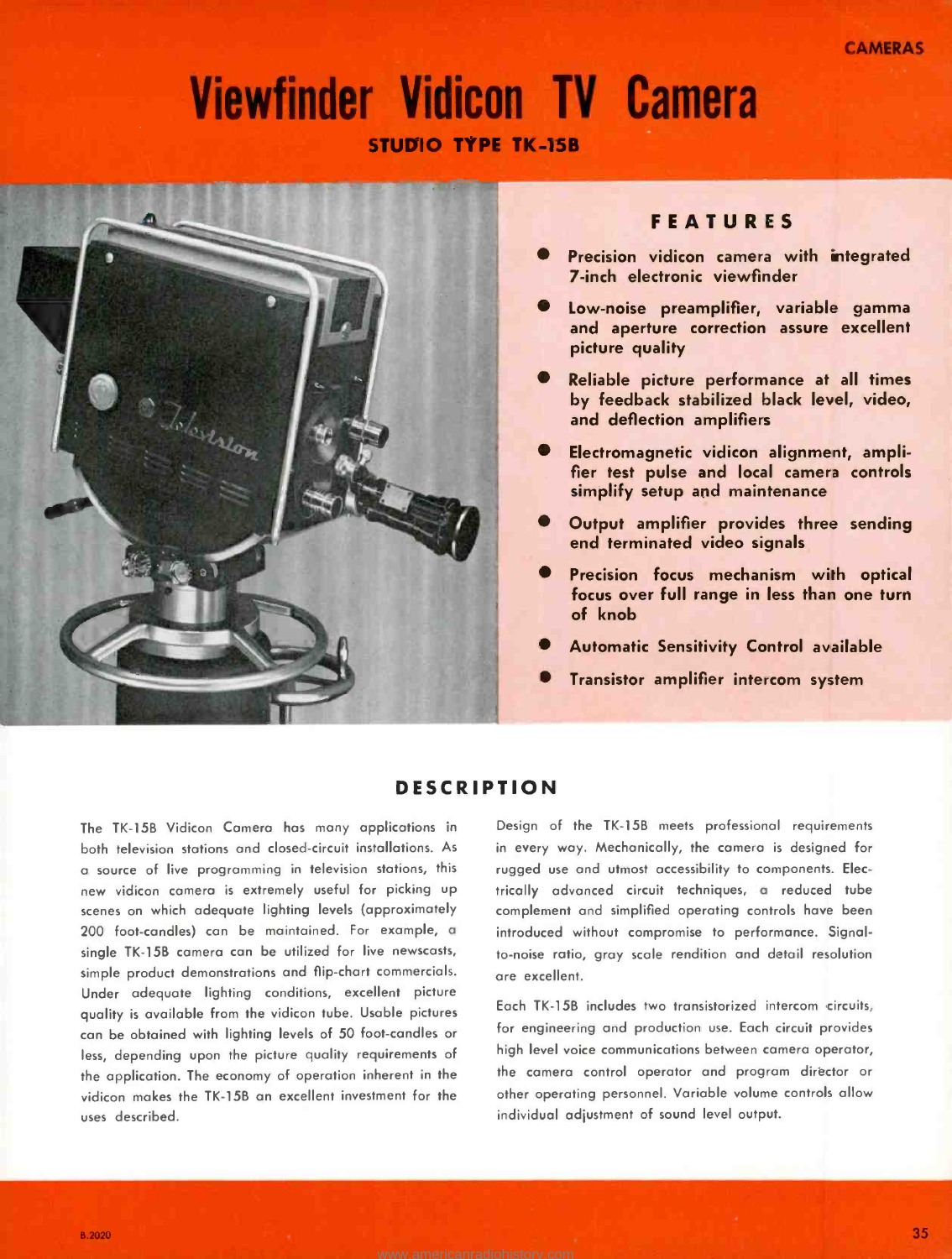

TK -15B Camera and rack -mounted equipments compr:se the basic camera chain. Optional remote -control facilities are mounted in standard control console at the right.

Local operating controls (gain, pedestal, beam and electrical focus) are available at the rear of the camera, where they are convenient to the operator for setup and maintenance.



The TK-15B camera and 7-inch electronic viewfinder constitute a single, self- contained chassis equipped with a 4 -lens turret and all operating controls (gain, pedestal, beam and electrical focus). A standard camera cable con nects the camera with the output amplifier which may be mounted in a standard cabinet rack. These units, plus a WP-16 Power Supply, comprise the basic camera chain.

Operating control of all electrical adjustments including an ASC "on -off" switch is available by means of optional remote camera control panels. The MI-26213-A Remote Control Panel may be mounted along with a master monitor in a standard 131/4 -inch television console housing or cabinet rack. Each panel includes an ASC "on-off" switch as well as gain, focus, pedestal and beam controls.

Rugged, vertical plane chassis construction has been featured in the TK -15B camera design. Hinged doors on either side of the camera open downward to expose the camera interior for inspection and maintenance. The video amplifying circuits are mounted on a hinged subchassis which swings outward from the camera, providing easy access to every component. The video preamplifier circuits are contained on a separate shock -mounted subchassis.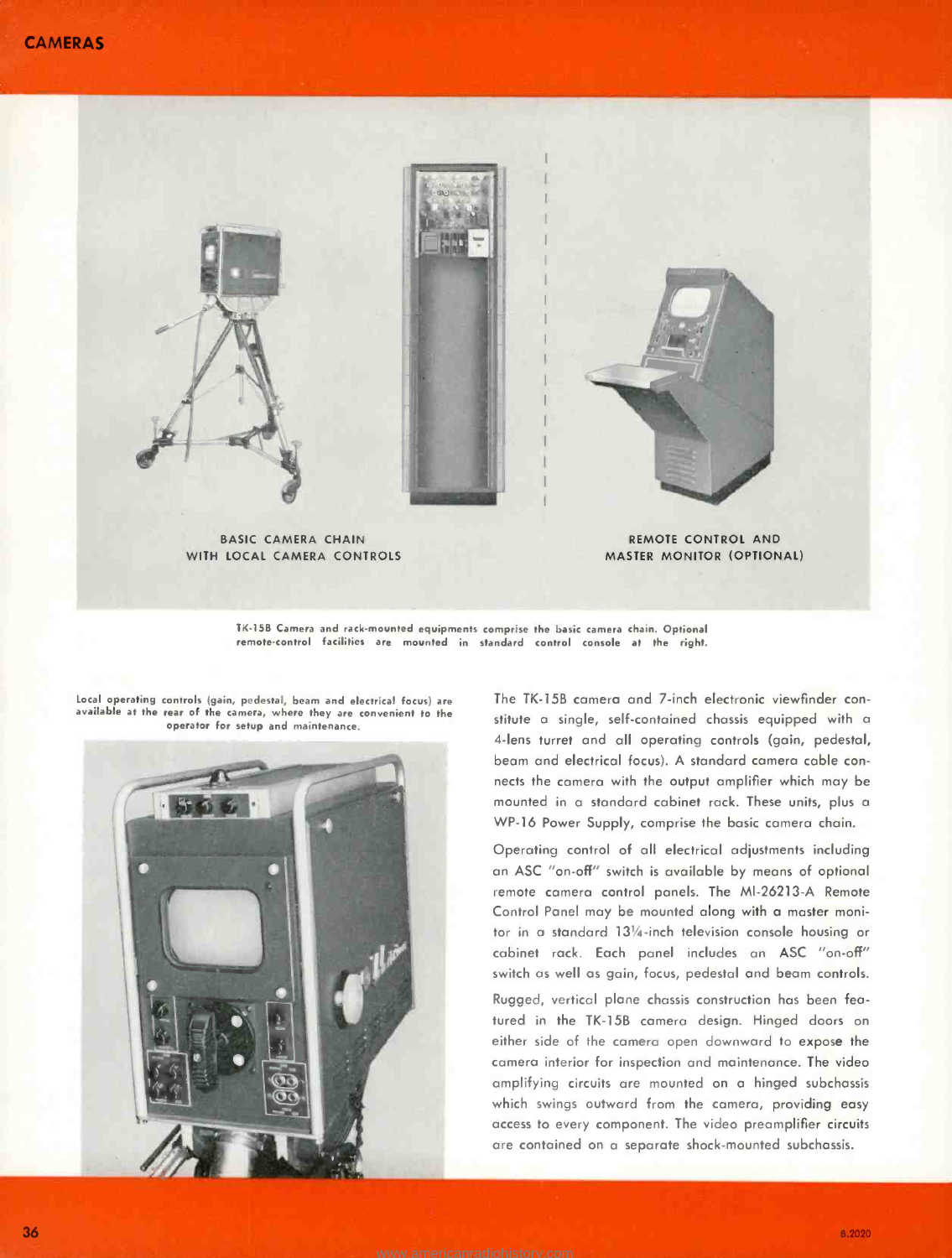#### Precision Optical Focus Mechanism

Special attention has been given to the precise mechanical requirements of the optical system for the vidicon. Due to the small size of the picture on the surface of the vidicon photocathode, extremely close tolerances must be maintained on optical focus travel to avoid focus backlash. This is achieved by an ingenious, cam -operated mechanism which precisely translates the focus knob rotation into an exact, nonlinear characteristic motion to the vidicon and yoke assembly. Complete absence of focus backlash is thus assured, even under the severe tolerance requirements of short focal length lenses. Also, due to the special nonlinear focus motion characteristic, the amount of focus knob rotation required to adjust optical focus is essentially independent of distance.

Any high quality, 16mm Type "C" mount lenses may be used with the TK-15B camera. Up to four lenses may be mounted in the turret at any time. A hollow-turret shaft makes it possible to use a manual zoom lens as one of the four lenses.

### Thorough Electrical Filtering

Electrical interference in the camera is eliminated by means of individual camera cable conductor barrier filters at the cable connector and thorough shielding of the low level video circuits. These facilities are vital to the quality of pictures and operational reliability.

The output amplifier performs the functions of video amplification, blanking insertion, feedback clamping, linear clipping, camera pulse amplification, gamma compensation and sync mixing. A variable gamma compensation circuit is provided in the output amplifier chassis to provide "stretching" of black information in the picture, thereby compensating for the black "compression" inherent in kinescope picture reproduction. Three separate feedback isolated video output circuits are provided with a minimum of 40 db of isolation between circuits.

#### Simplified Self- Stabilized Circuits

A substantial saving has been achieved in the total number of tubes used in the camera chain. In addition, the number and complexity of setup and operating controls have been minimized, resulting in savings to the user through reduced demands on the skill of technical personnel. At the same time, stability and reliability of the camera have actually been improved. For example:

- (1) All video amplifier stages are gain stabilized.
- (2) Pedestal levels are stabilized by feedback clamp circuits.



Vertical plane construction with hinged subchassis provides complete accessibility.

- (3) Deflection linearity and amplitude are feedback stabilized.
- (4) Internal calibration signal permits accurate setting of channel gain; simplifies vidicon setup adjustments.
- (5) Cascode high transconductance video preamplifier provides high signal-to-noise ratio.
- (6) Detail resolution is sharpened by delay line aperture compensation.

The TK-15B camera is avialable with several combinations of accessory equipment to fit a variety of applications. For broadcast television studio use and other applications requiring a very high quality picture monitor and waveform monitor, a studio camera chain is available including a TM -6C Master Monitor and console housing.

A single WP -16B Power Supply is capable of powering two camera chains. The TK-15B Vidicon Camera working in conjunction with an Automatic Sensitivity Control, MI-26191-A, makes possible virtually unattended operation. The ASC continuously monitors the output of the vidicon camera and translates this information into a control signal which is fed back to the Vidicon tube. The control voltage is applied to all of the control electrodes of the Vidicon, except the Vidicon target. This results in an effective change of target voltage, but avoids the introduction of d-c components into the video signal with changes in control voltage. Changes in vidicon sensitivity may thus be made automatically to compensate for changes in scene high-light level of approximately 20 to 1.